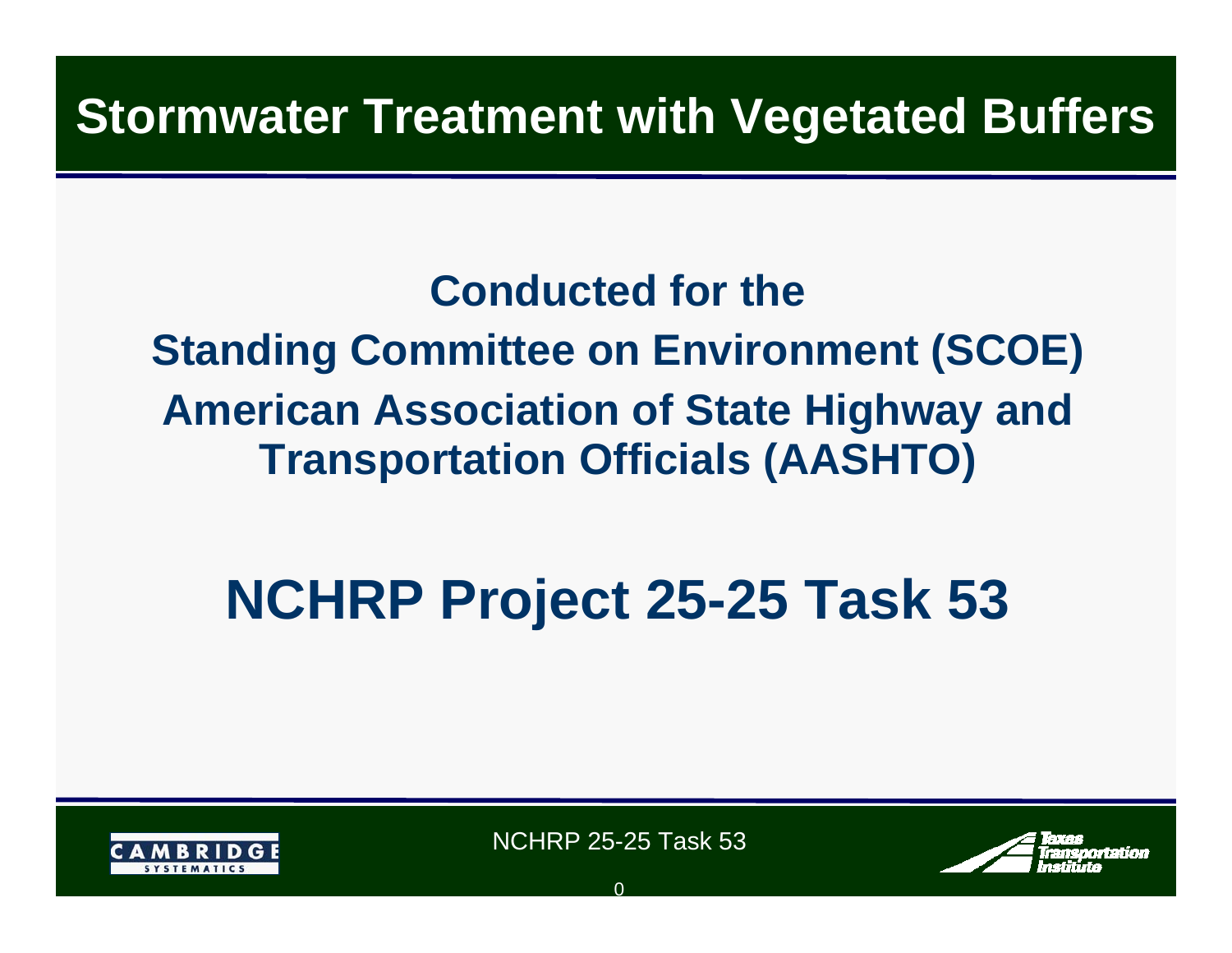#### **What are Vegetated Buffers?**

**Vegetated roadsides, either existing or designed, used as post-construction water quality treatment for removing stormwater runoff pollutants** 



NCHRP 25-25 Task 53

1

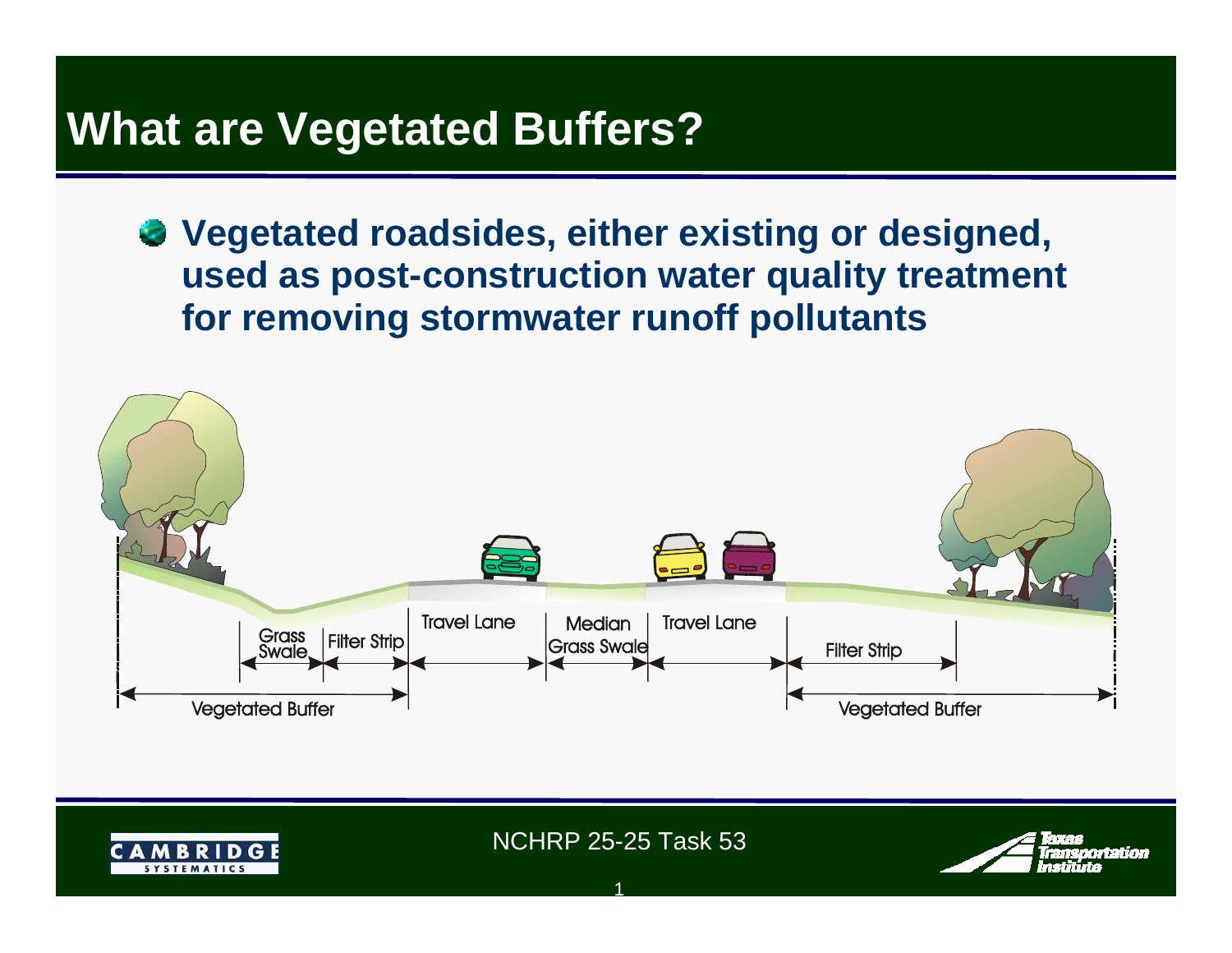#### **Project Objectives**

- **Synthesize state agency use of vegetated buffers as**  *primary post-construction* **stormwater treatments on**  *rural roadsides*
- **Provide transportation agencies with support and direction for gaining regulatory agency credit for and/or acceptance of vegetated buffer use**
- **Develop suggested practices**42



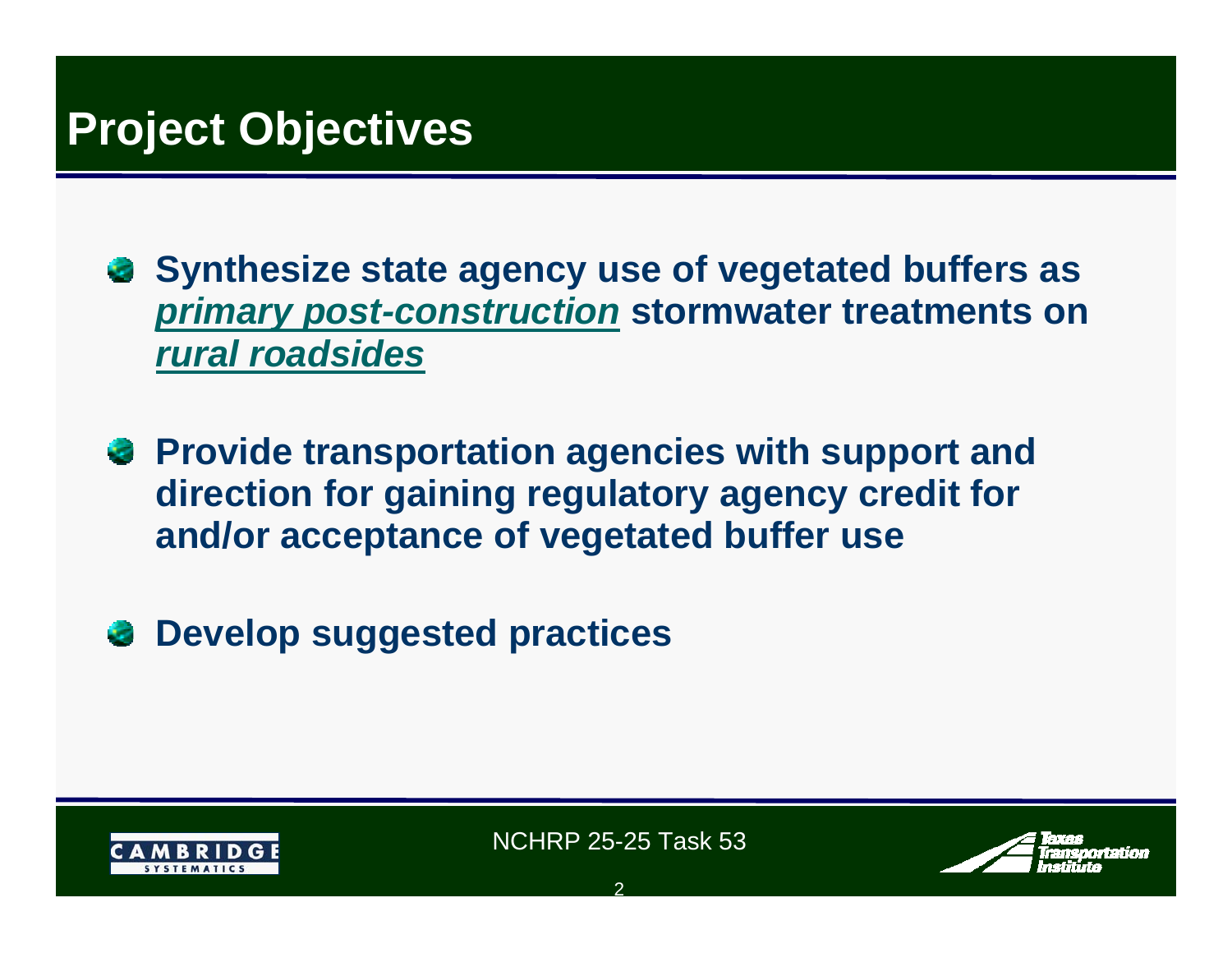#### **Research Approach**

**Review current research data and state transportation, environmental and regulatory agency documents**

**Performance capabilities and design criteria**

- **Survey of Practice** 
	- **→ Rationale behind regulatory acceptance/use or non-acceptance/use**



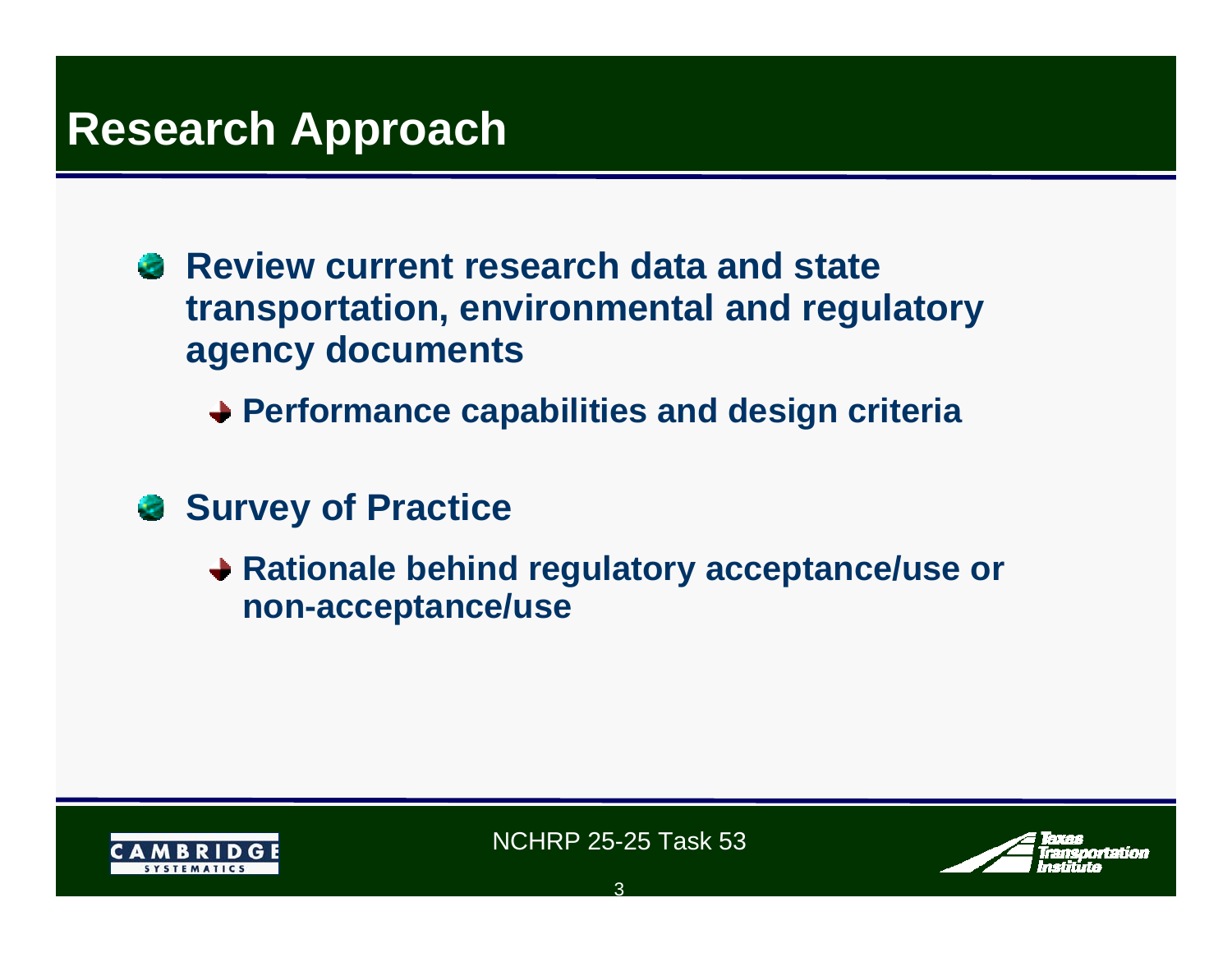#### **Research Results**

- **Water quality performance of most standard roadside designs (**i.e. channels, ditches, swales, and slopes**) is comparable to roadsides specifically designed to perform as vegetated stormwater treatments**
- **Majority of research with positive performance results conducted on roadsides** *not designed or intended for use* **as primary stormwater treatment**



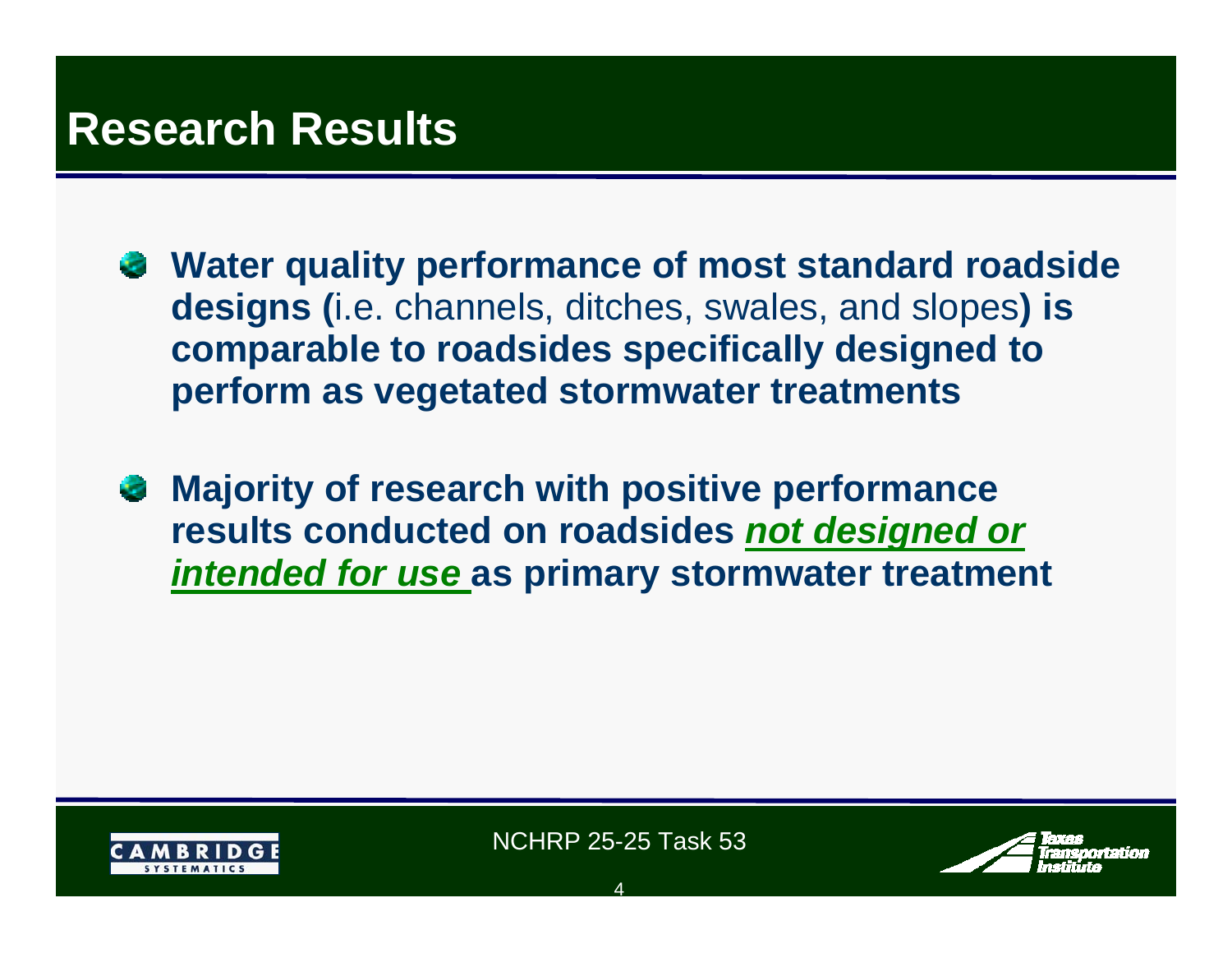#### **Research Results (continued)**

#### **Vegetated buffers and filter strips**

- **Effective, consistent pollutant removal performance within 8m [26 ft] length (measured parallel to flow path)**
- **Grass swales**
	- **Use of permanent velocity controls (check dams) greatly increases pollutant removal performance**



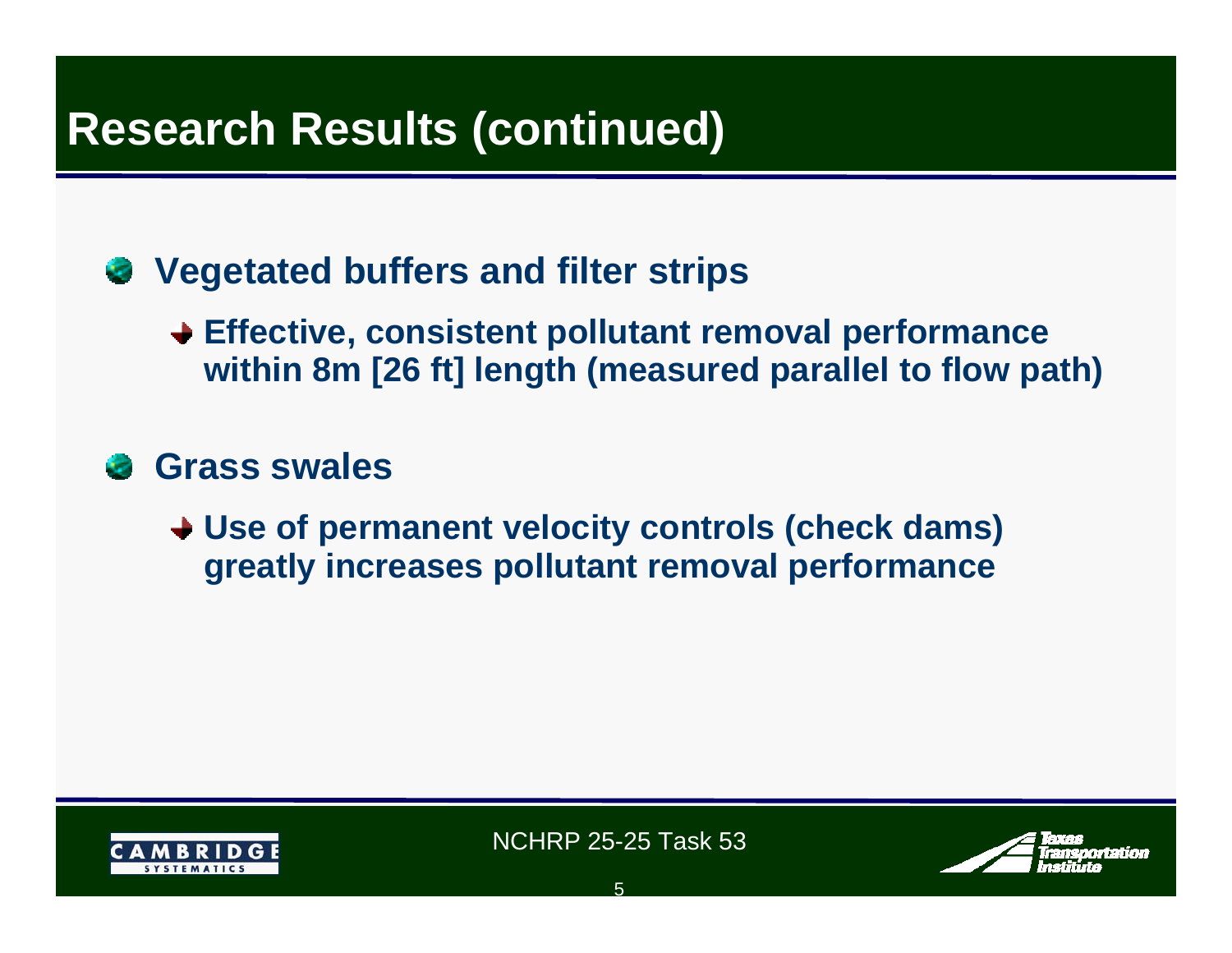#### **Terminology Issues**

- **Uniform terminology and more consistent design criteria may encourage greater support from environmental and regulatory agencies**
	- **Numerous terms for same application**
	- **Determination of length and width measurements**
		- **F** inconsistent or non-existent
		- example Is the length of the filter strip measured parallel or perpendicular to the flow path?
	- **Difficult to make direct performance comparisons**



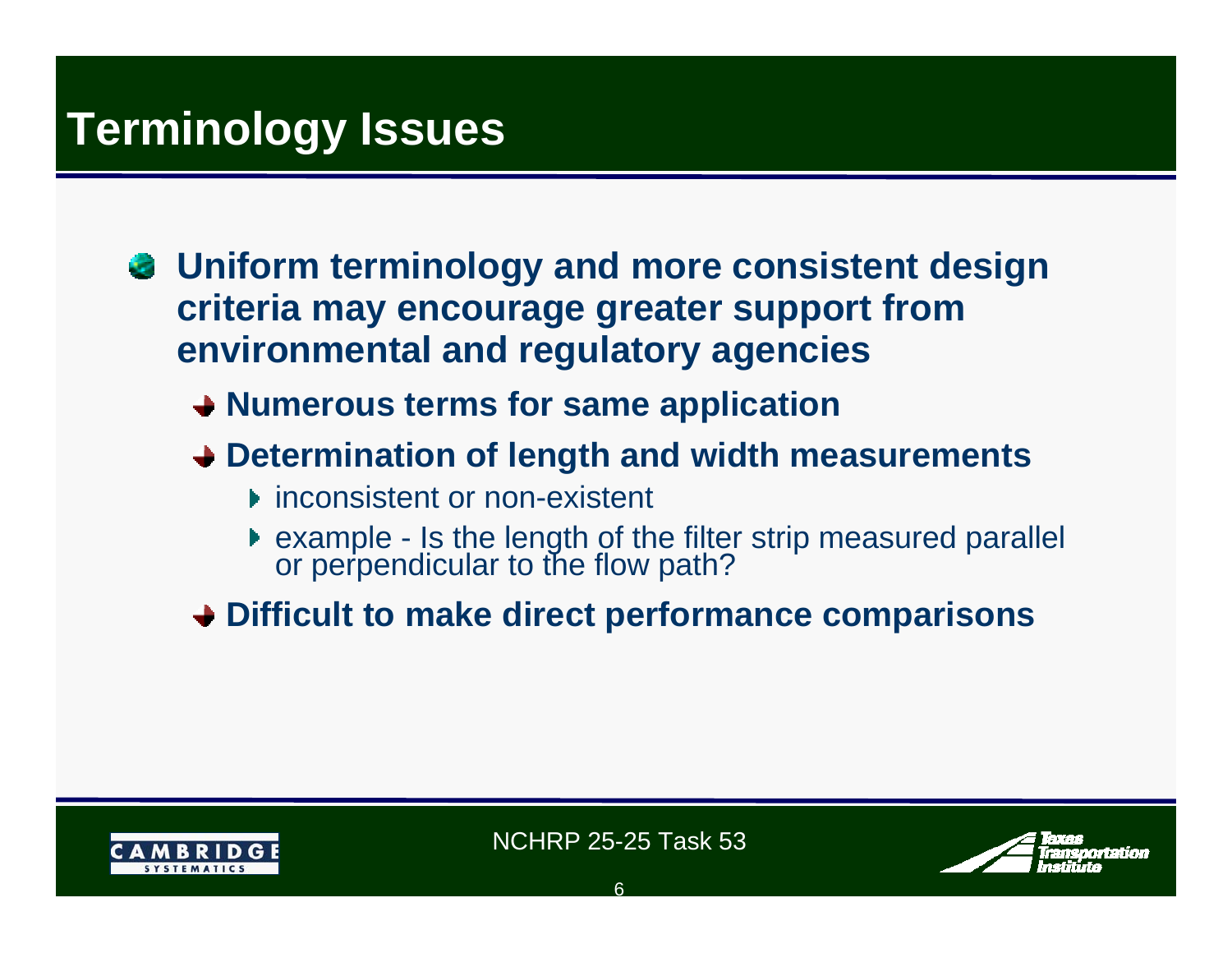#### **State Agency Use**

**Over 50% of state agencies use some type of vegetated buffer, filter strip and/or grass swale as primary stormwater treatment**

| <b>Agency</b>                                     | <b>Vegetated Buffer and/or</b><br><b>Filter Strip</b>                                              | <b>Grass Swale</b>                                                                           |
|---------------------------------------------------|----------------------------------------------------------------------------------------------------|----------------------------------------------------------------------------------------------|
| <b>Regulatory</b><br>and/or<br><b>Environment</b> | CO, DE, IA, ID, MD, ME, MN,<br>MO, NC, NE, NJ, NM, SC, TN,<br>TX, UT, VA, VT, WA, WI, WV           | AK, CA, CO, CT, DE, FL, IA, ID, MA,<br>MD, MI, MN, NC, NH, NY, OR, PA,<br>UT, VA, VT, WA, WI |
| <b>DOT</b>                                        | AZ, CA, CO, CT, DE, IA, MD<br>ME, MO, MT, NC, NH, NV, NY,<br>OH, OK, OR, RI, TX, UT, VA,<br>WA. WI | CA, CT, DE, FL, HI, IA, IL, KY, MA,<br>MD, MI, MO, NC, NH, NV, NY, OH,<br>OK, OR, UT, VA, WI |

From agency documentation and survey results



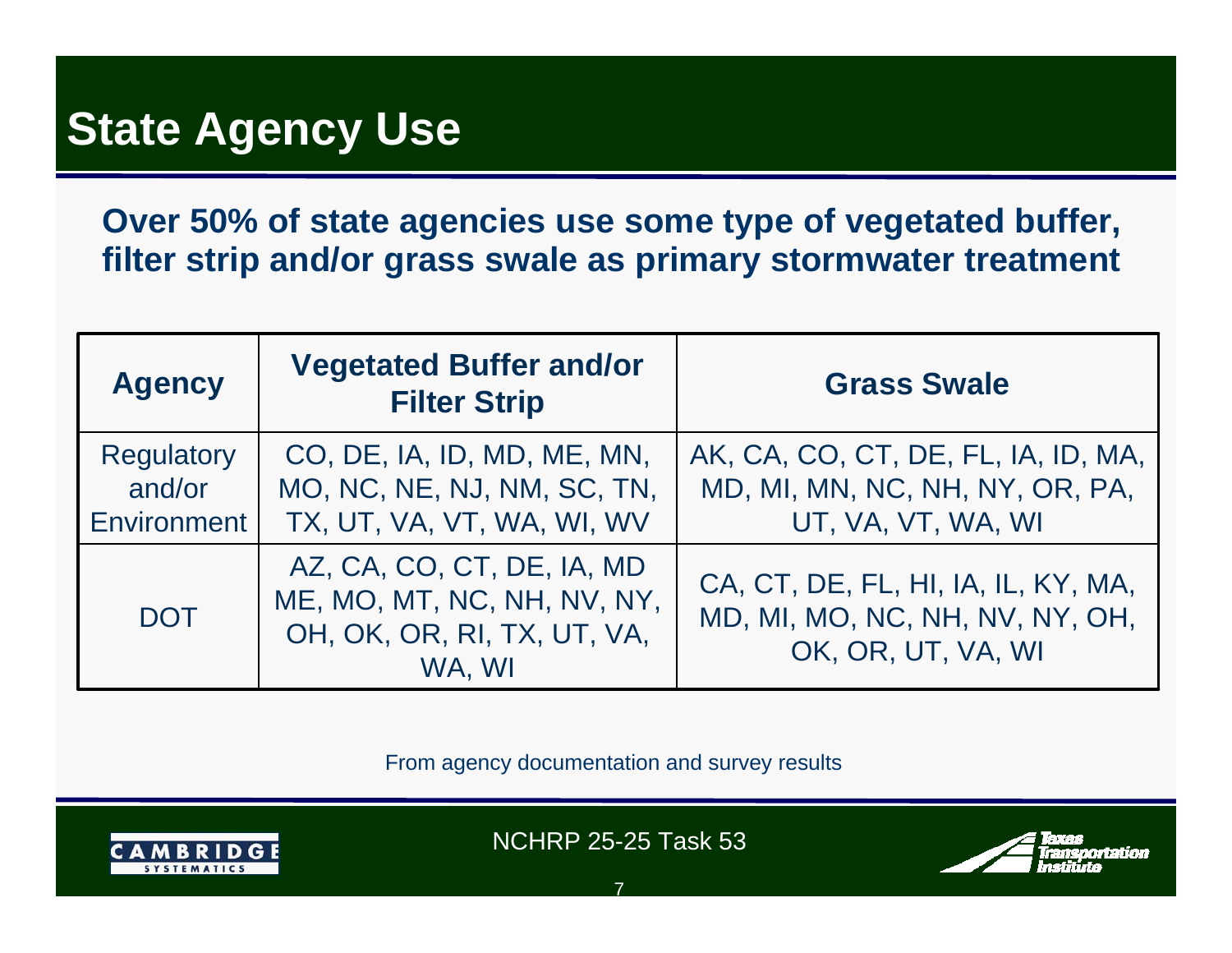#### **State Agency Rationale for Acceptance/Use**

- **Adopted other state agency criteria from existing manuals, either environmental/ regulatory or DOT (most occurring)**
- **National and international research data that demonstrates effective performance**
- **Practical application or field demonstration**
- **Years of proven, successful use**

From agency documentation and survey results



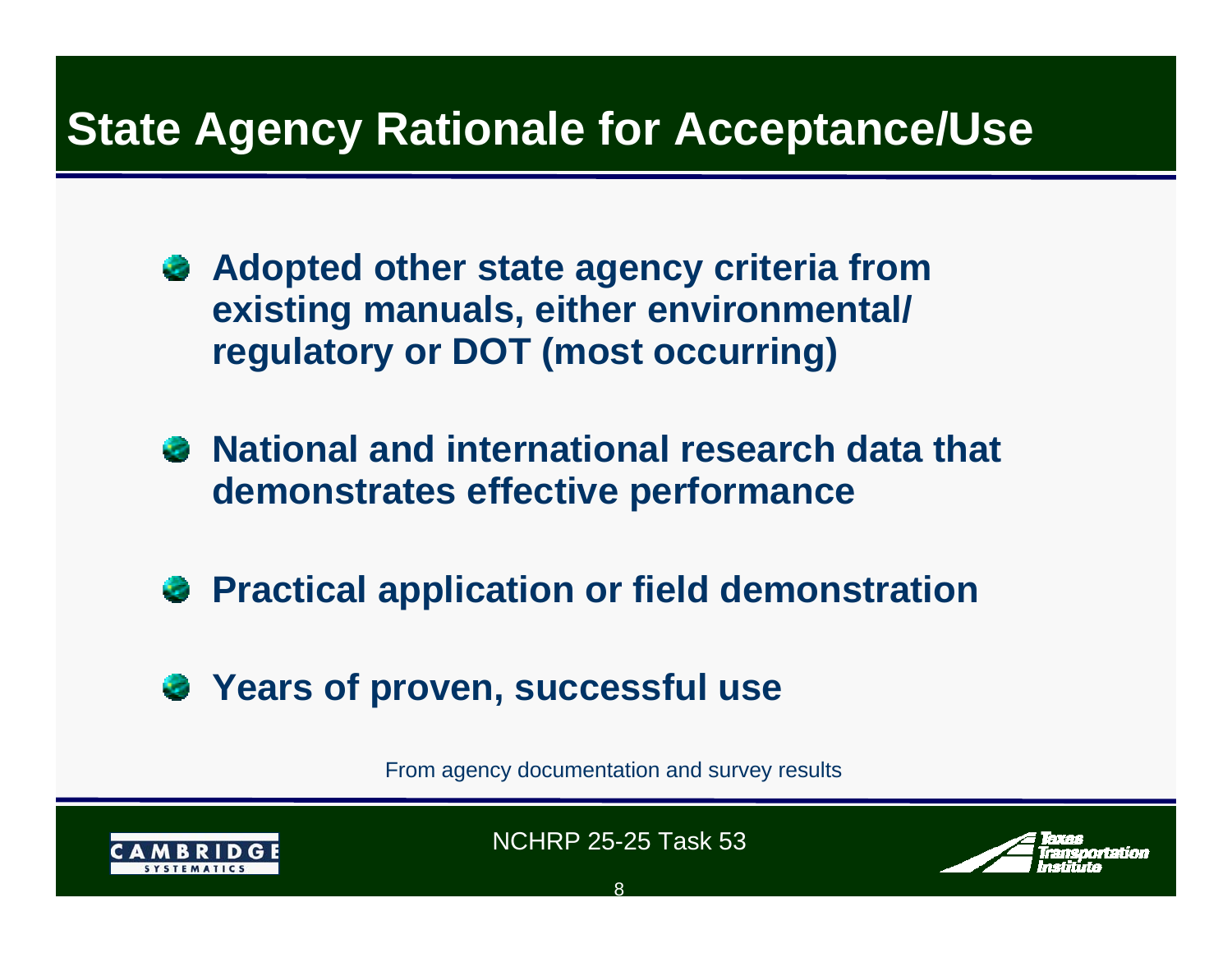#### **State Agency Rationale for Non-Acceptance/Use**

- **Does not require post-construction stormwater treatment for rural roadside applications**
- **Only regulates post-construction within urban areas**
- **Does not recommend specific practices, monitor, and/or require their use in these specific applications**
- **B** Region cannot support vegetation density levels **required for effective pollutant removal due to minimal annual rainfall, high altitude, and/or extended winter seasons**

From agency documentation and survey results



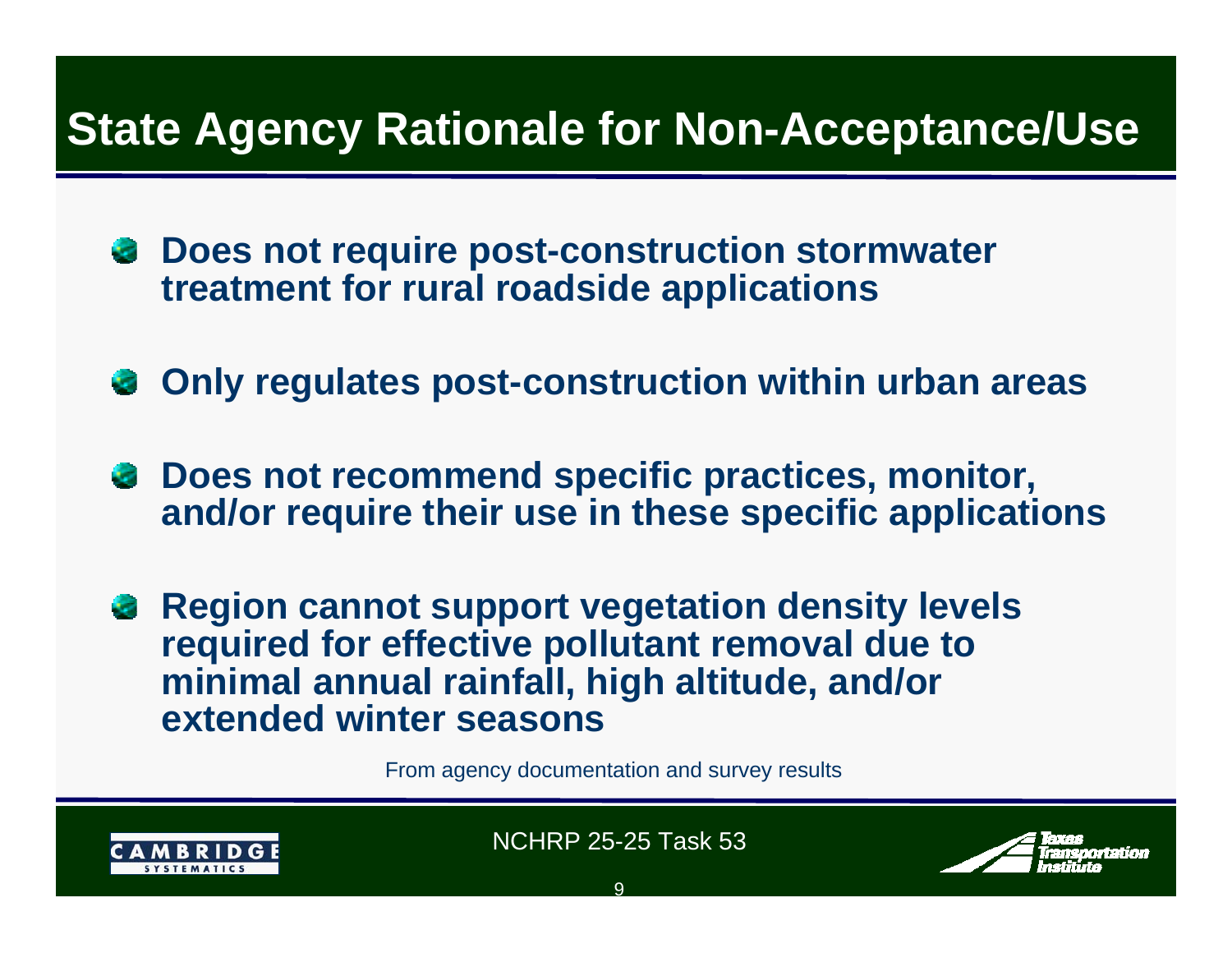#### **Gaining Regulatory Acceptance**

**Demonstrate acceptance of the same practice by other comparable states** 

- **Demonstrate ability of practice to meet state and local water quality requirements**
- **Document performance efficiency of practice and economic/operational/maintenance benefits**
- **Monitor and evaluate the results**



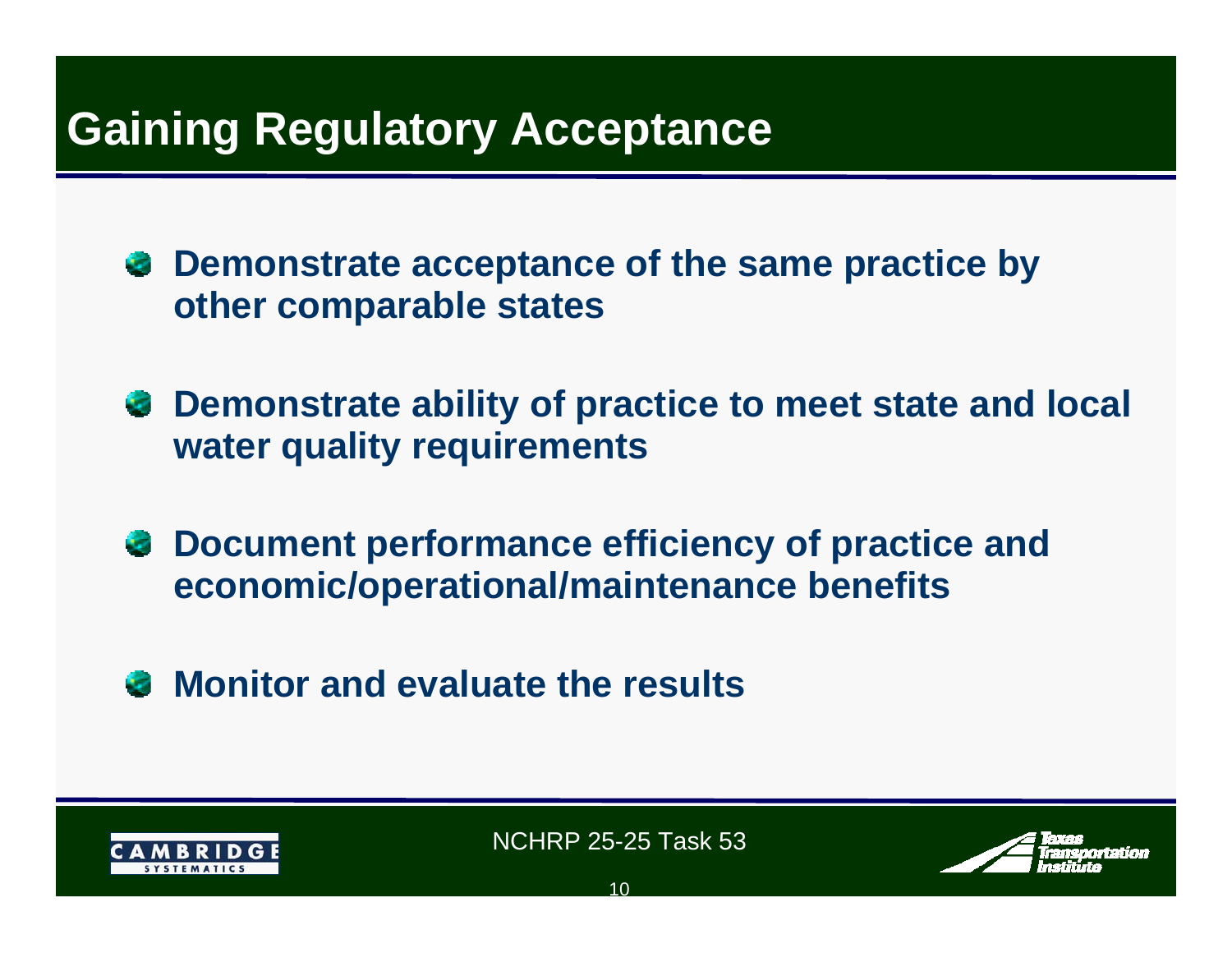#### **Suggested Practices**

- **Evaluation criteria for determining a "suggested practice" considered how well the physical characteristics relate to**
	- **Modeled pollutant removal efficiencies**
	- **Current research and state agency manuals**
	- **Documented practices**
	- **Survey results**



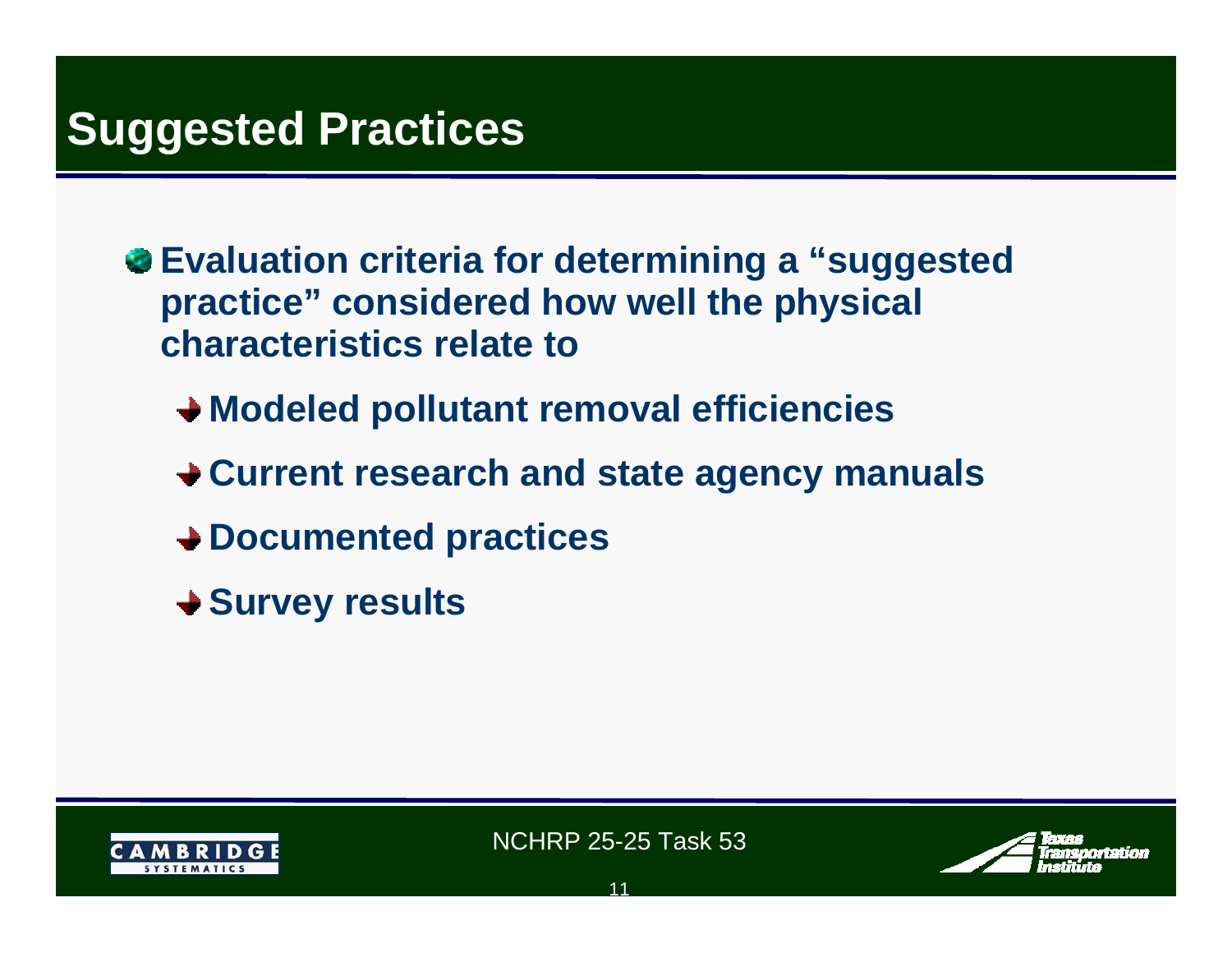## **Vegetated Buffer Suggested Practice**

| <b>Slope</b>                      | Preferred 2 to 6 %<br>Minimum 1 % Maximum 20 %                                             |
|-----------------------------------|--------------------------------------------------------------------------------------------|
| Length (parallel to flow)         | Minimum 8 m [26 ft]                                                                        |
| Width (perpendicular to flow)     | Usually equal to width of vegetated buffer                                                 |
| <b>Contributing Drainage Area</b> | <b>Unlimited</b>                                                                           |
| <b>Flow Type</b>                  | <b>Sheet flow only</b>                                                                     |
| <b>Flow Velocity</b>              | Preferred 0.14 - 0.28 m/s [0.5 - 1 fps]<br>Maximum 0.84 m/s [3 fps]                        |
| <b>Flow Depth</b>                 | 12 to 25 mm [0.5 in to 1 in]                                                               |
| <b>Vegetation Density</b>         | <b>Preferred 90% Minimum 80 %</b>                                                          |
| <b>Vegetation Type</b>            | <b>Grasses, shrubs, and trees</b>                                                          |
| <b>Vegetation Height</b>          | Keep vegetation height within safety parameters for<br>the roadway and to maintain density |
| <b>Preferred Soil Types</b>       | All - Types A and B effective due to infiltration rates                                    |



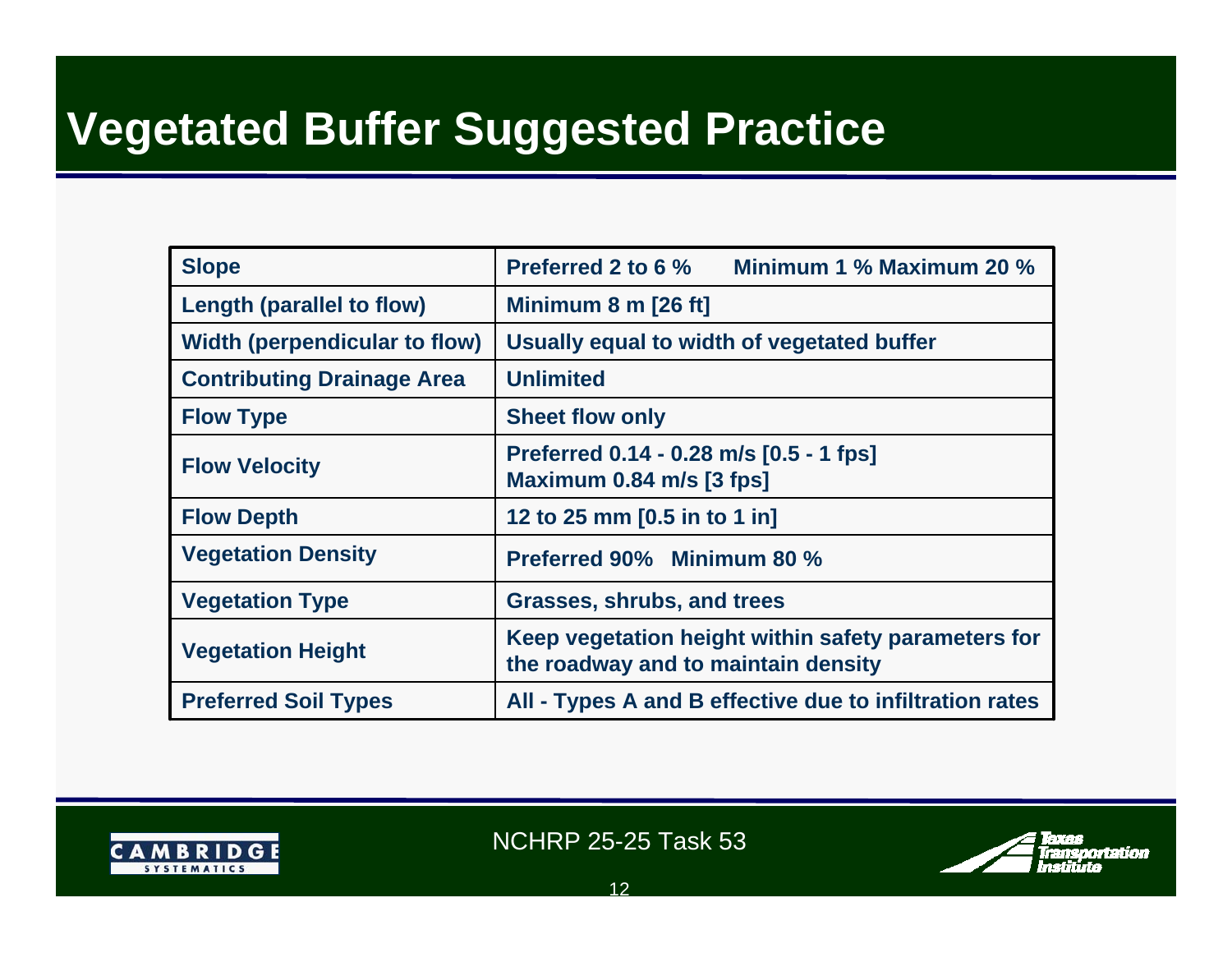## **Filter Strip Suggested Practice**

| <b>Slope</b>                         | Preferred 2 to 6 % Minimum 1% Maximum 20%                                                  |
|--------------------------------------|--------------------------------------------------------------------------------------------|
| Length (parallel to flow)            | Minimum 8 m [26 ft]                                                                        |
| <b>Width (perpendicular to flow)</b> | <b>Width of contributing area</b>                                                          |
| <b>Contributing Drainage Area</b>    | Less than or equal to the width of the filter strip                                        |
| <b>Flow Type</b>                     | <b>Sheet flow only</b>                                                                     |
| <b>Flow Velocity</b>                 | Preferred 0.14 to 0.28 m/s [0.5 to 1 fps]<br>Maximum of 0.84 m/s [3 fps]                   |
| <b>Flow Depth</b>                    | 12 to 25 mm [0.5 in to 1 in]                                                               |
| <b>Vegetation Density</b>            | <b>Preferred 90% Minimum 80 %</b>                                                          |
| <b>Vegetation Type</b>               | <b>Grasses and other low growing permanent vegetation</b>                                  |
| <b>Vegetation Height</b>             | Keep vegetation height within safety parameters for<br>the roadway and to maintain density |
| <b>Preferred Soil Types</b>          | All - Types A and B effective due to infiltration rates                                    |



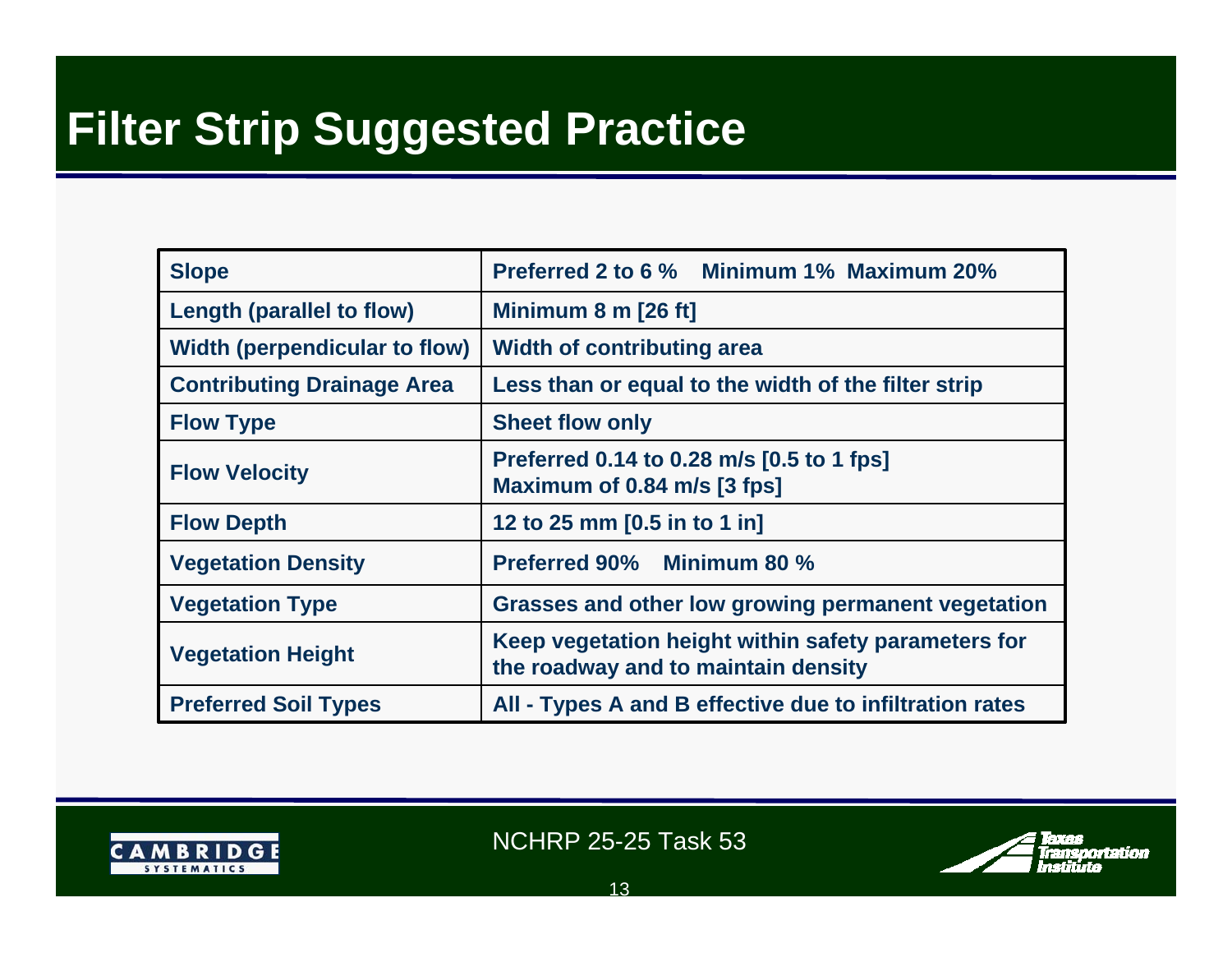## **Grass Swale Suggested Practice**

| <b>Design Storm</b>                  | 2-year with 10-year capacity                                                                                                                                                                |
|--------------------------------------|---------------------------------------------------------------------------------------------------------------------------------------------------------------------------------------------|
| <b>Longitudinal Slope</b>            | Preferred 2 to 6% Minimum 1% Maximum 10%                                                                                                                                                    |
| <b>Side Slopes</b>                   | Preferred 5:1 to 4:1 (20 to 25%) Maximum 33%                                                                                                                                                |
| <b>Length (parallel to flow)</b>     | With check dams, base length on longitudinal slope<br>to achieve hydraulic residence time of 9 minutes<br>Without check dams, minimum of 30 m [100 ft]<br>continuous swale before discharge |
| <b>Width (perpendicular to flow)</b> | Bottom between 0.6 to 2.4 m [2 to 8 ft]                                                                                                                                                     |
| <b>Cross Section Configuration</b>   | <b>Trapezoid or parabolic</b>                                                                                                                                                               |
| <b>Contributing Drainage Area</b>    | Preferred: Equal to 1% of swale surface area                                                                                                                                                |
| <b>Flow Type</b>                     | <b>Concentrated flow</b>                                                                                                                                                                    |
| <b>Flow Velocity</b>                 | Between 0.27 and 1.5 m/s [1 to 5 fps]                                                                                                                                                       |



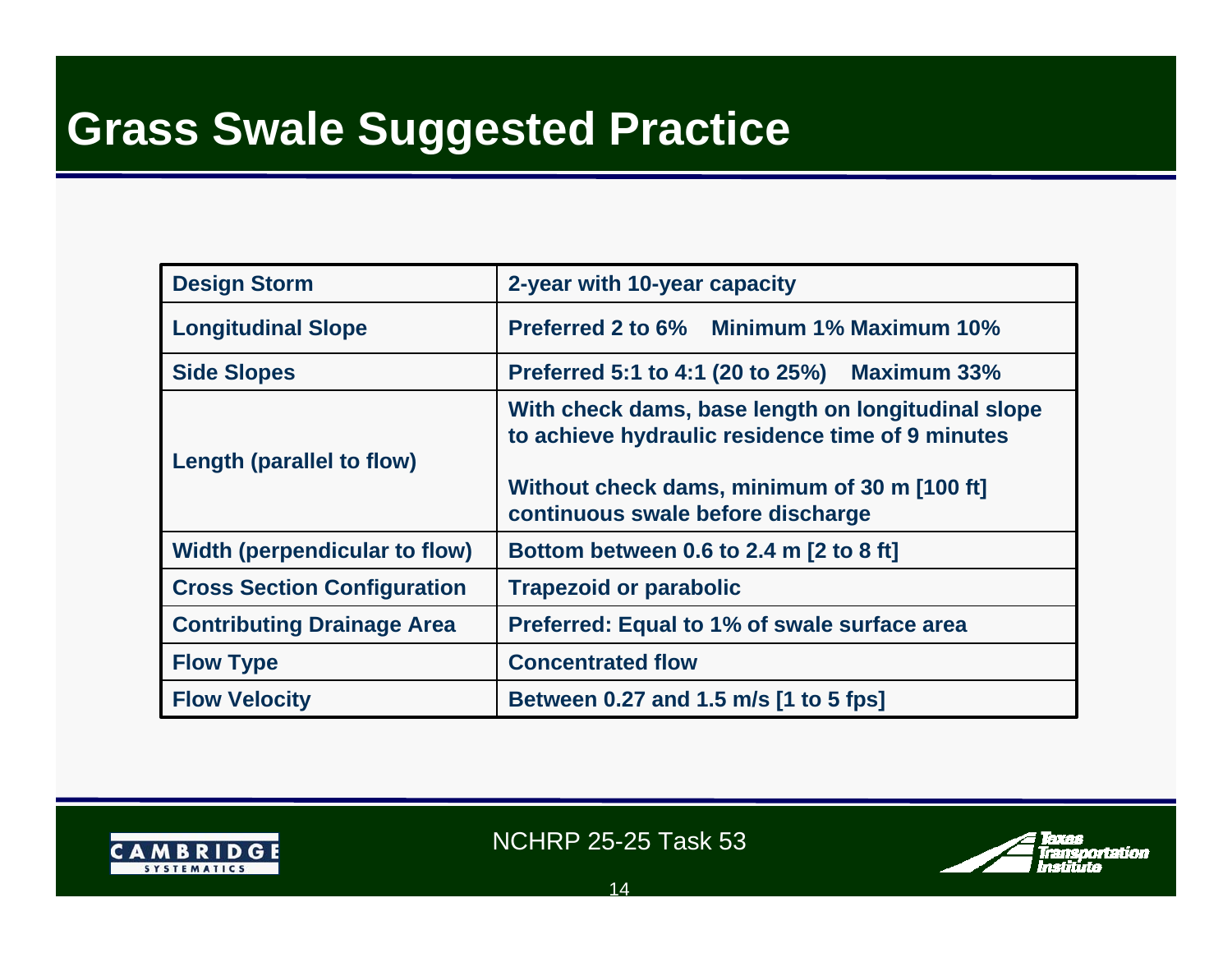#### **Grass Swale Suggested Practice (continued)**

| <b>Hydraulic Residence Time</b> | 9 minutes                                                                                                                                    |
|---------------------------------|----------------------------------------------------------------------------------------------------------------------------------------------|
| <b>Velocity Controls</b>        | Use of check dams to increase performance                                                                                                    |
| <b>Flow Depth</b>               | 100 to 150 mm [4 to 6 in] or 2/3 grass height                                                                                                |
| <b>Vegetation Density</b>       | <b>Preferred 90% Minimum 80%</b>                                                                                                             |
| <b>Vegetation Type</b>          | Select vegetation based upon soil type, inundation<br>tolerance, filtering capabilities, typical mowing height<br>and design flow velocities |
| <b>Vegetation Height</b>        | Generally 100 to 150 mm [4 to 6 in]                                                                                                          |
| <b>Preferred Soil Types</b>     | A, B, or C<br>Minimum 7 mm [0.27 in] per hour infiltration                                                                                   |
| <b>Depth to Water Table</b>     | Minimum $0.6$ m $[2 \text{ ft}]$                                                                                                             |
| <b>Depth to Bedrock</b>         | Minimum $0.9$ m $[3$ ft]                                                                                                                     |